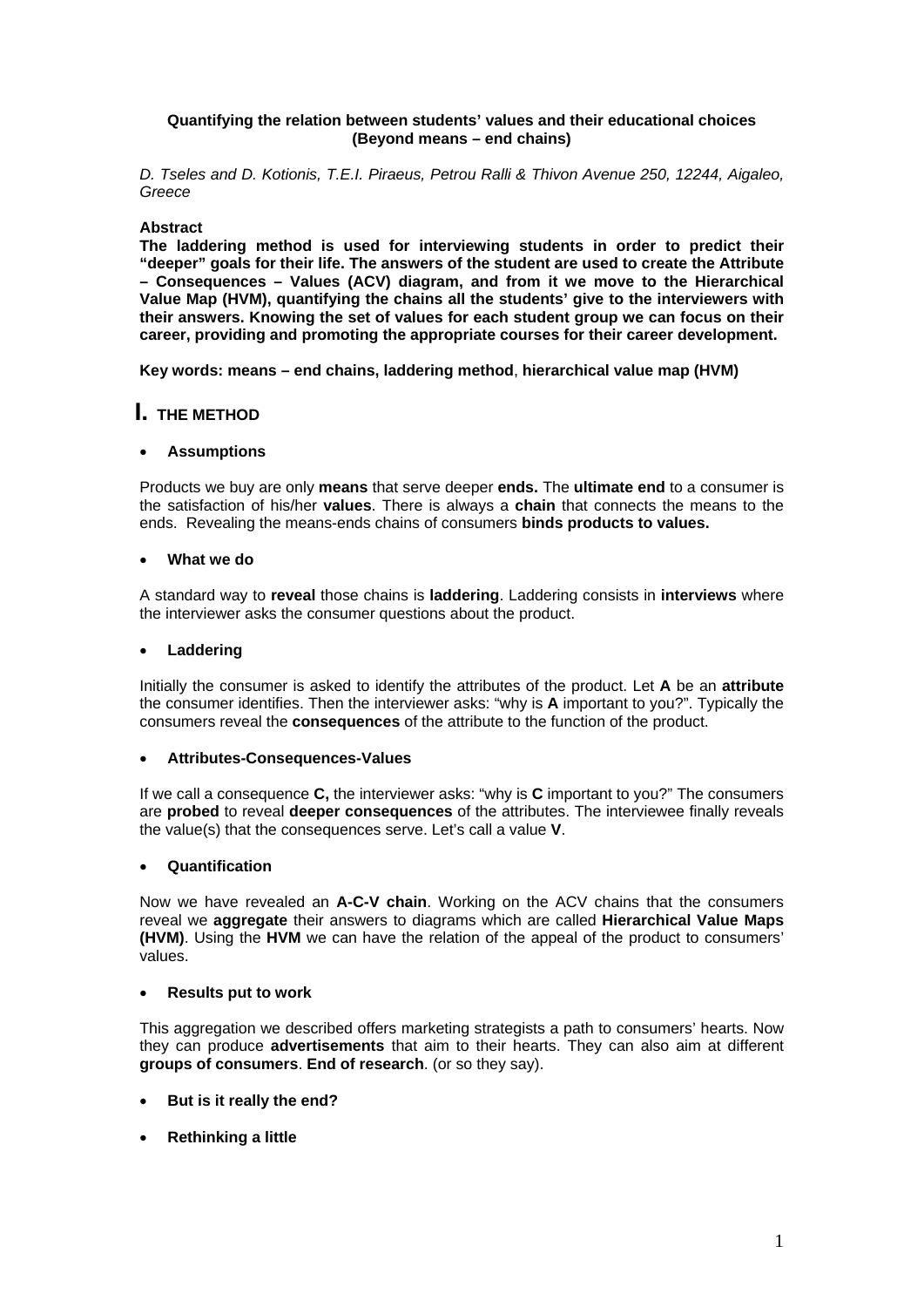Each one of us has certain values. If the assumptions of the paradigm are correct, then **persons with the same values will buy the same products**. Our values define our **consumption models**. **Is this conclusion plausible**?

### **Checking the conclusion**

We conducted a research in a **medium size store selling electrical and electronic devices** (Kotsovolos). We asked 100 persons if they had bought certain **gadgets from a list of 10**. Those persons belonged to one of two groups, A and B, of equal size (50 each).

#### **The Groups**

**Group A** consisted of (serious) prospective buyers of **Apple IPads**. **Group B** consisted of people asking about other devices (**refrigerators, washing machines, hi-fi equipment** etc).

#### **A consumer model appears**

45 persons (**90%)** of group A had **7 or more** gadgets in the list. 40 persons (**80%**) of group B had **2 or less** gadgets in the list.

#### **Questions**

So can we move to a **higher level of aggregation** – and abstraction? **Can we aggregate the results of different products' researches?** But different researches produce different values. The **list of values** is probably **too long and thus impossible to aggregate**.

**Hopefully thinking** 

If we could have a **list of "end values"** to which researchers agreed we could **standardize our researches**. Now **aggregation would be possible**

#### **Existing answers**

There are some lists of values already accepted by the scientific community, like the **Rokeach** model, the **Schwartz** model etc. We can pick an existing model or **define a new one**. We can now ask questions that would **measure people's values**.

#### **Form**

Let **V1, V2 .. Vn** be the elements of the value list. We can now ask respondents to **grade** each value in a scale of 0-10.

| Value |    | V2             | $\cdots$ |             |
|-------|----|----------------|----------|-------------|
| Grade | G1 | G <sub>2</sub> | $\cdots$ | <b>I</b> Gn |

This is the simple way.

We could elaborate on it providing **questions that would reveal the "real" weight** of each value for the respondent on a more **objective** way.

#### **Laddering Up**

Now we can **group respondents on the similarity of their values**. So we can find groups of people that will tend to have **similar consumption models**. So now we can find **groups of products** that will be bought by **groups of people**